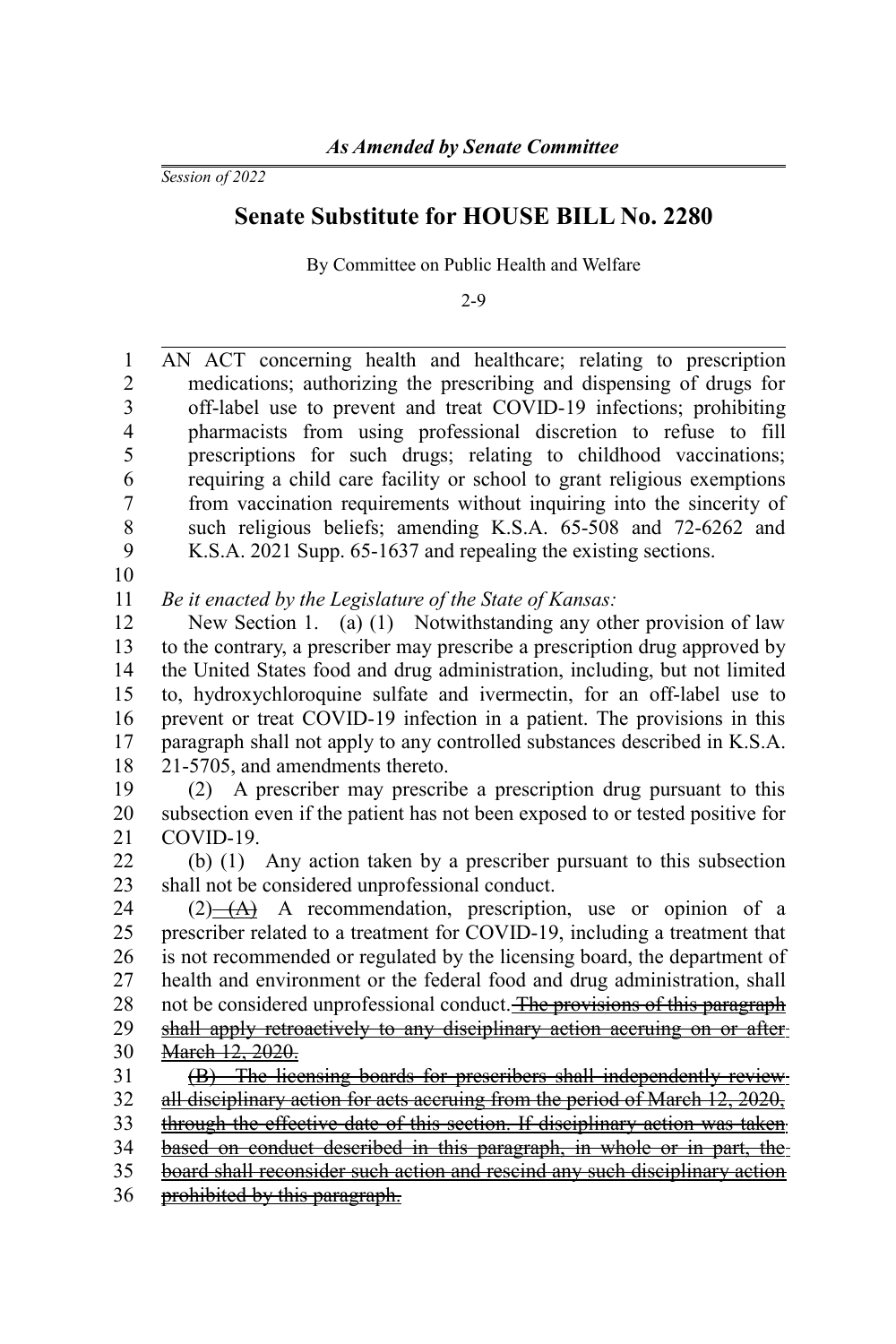(c) As used in this section: 1

(1) "COVID-19" means the disease caused by the novel coronavirus identified as SARS-CoV-2. 2 3

(2) "Disciplinary action" means a licensing board's revocation, limitation, suspension or denial of license, a licensee being publicly censured or placed under probationary conditions or any other discipline issued by a licensing board for unprofessional conduct. 4 5 6 7

(3) "Off-label use" means prescribing prescription drugs for treatments other than those stated in the labeling approved by the federal food and drug administration. 8 9 10

(4) "Prescriber" means a person licensed by the state board of healing arts to practice medicine and surgery in this state or a "mid-level practitioner" as defined in K.S.A. 65-1626, and amendments thereto. 11 12 13

(5) "Unprofessional conduct" means "professional incompetency" as defined in K.S.A. 65-1120 or 65-2837, and amendments thereto, and "unprofessional conduct" as defined in K.S.A. 65-2837, and amendments thereto. 14 15 16 17

Sec. 2. K.S.A. 65-508 is hereby amended to read as follows: 65-508. (a) Any maternity center or child care facility subject to the provisions of this act shall: 18 19 20

(1) Be properly heated, plumbed, lighted and ventilated;

(2) have plumbing, water and sewerage systems which *that* conform to all applicable state and local laws; and  $22$ 23

(3) be operated with strict regard to the health, safety and welfare of any woman or child. 24 25

(b) Every maternity center or child care facility shall furnish or cause to be furnished for the use of each resident and employee individual towel, wash cloth, comb and individual drinking cup or sanitary bubbling fountain, and toothbrushes for all other than infants, and shall keep or require such articles to be kept at all times in a clean and sanitary condition. Every maternity center or child care facility shall comply with all applicable fire codes and rules and regulations of the state fire marshal. 26 27 28 29 30 31 32

(c) (1) The secretary of health and environment with the cooperation of the secretary for children and families shall develop and adopt rules and regulations for the operation and maintenance of maternity centers and child care facilities. The rules and regulations for operating and maintaining maternity centers and child care facilities shall be designed to promote the health, safety and welfare of any woman or child served in such facilities by ensuring safe and adequate physical surroundings, healthful food, adequate handwashing, safe storage of toxic substances and hazardous chemicals, sanitary diapering and toileting, home sanitation, supervision and care of the residents by capable, qualified persons of sufficient number, after-hour care, an adequate program of activities and 33 34 35 36 37 38 39 40 41 42 43

21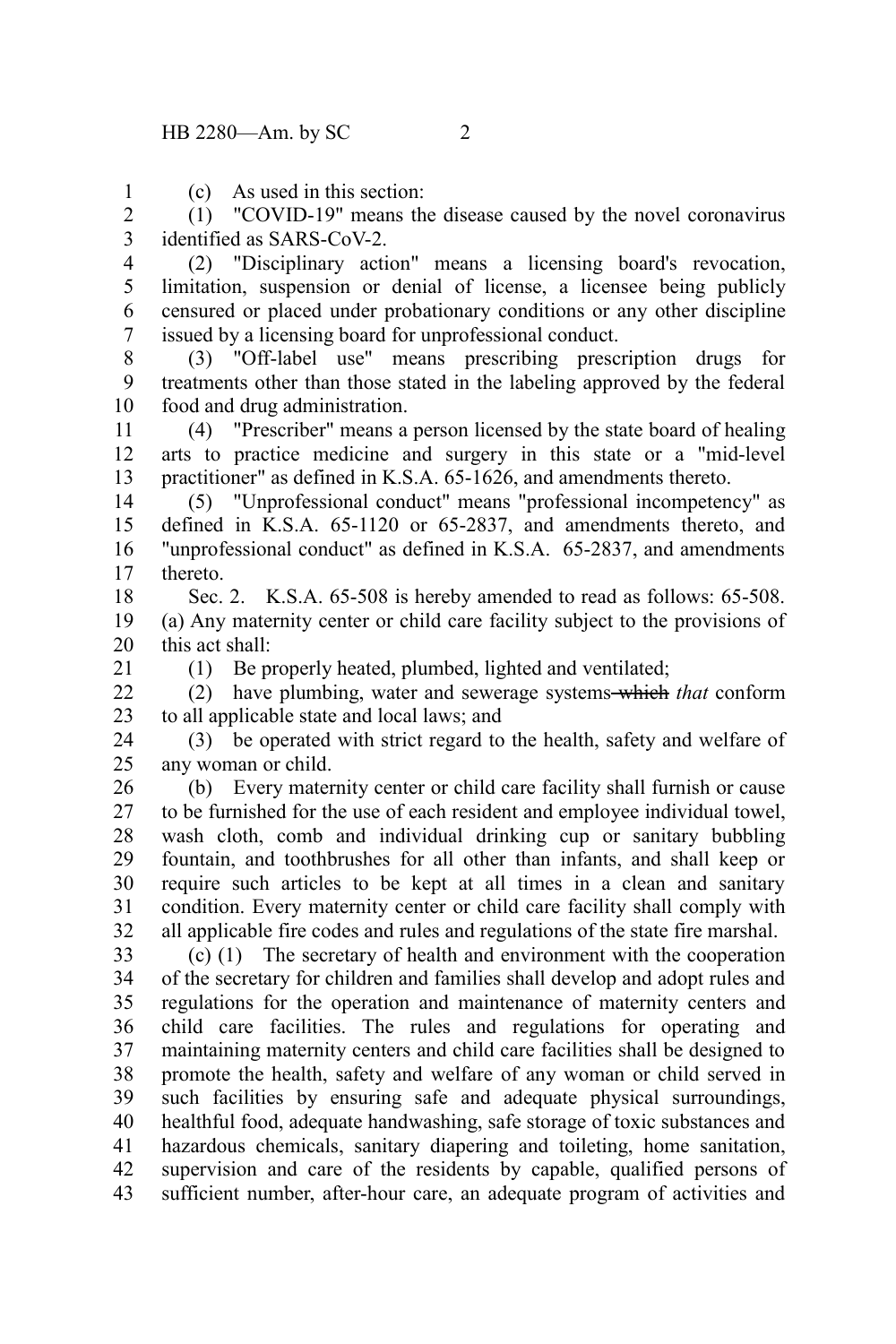services, sudden infant death syndrome and safe sleep practices training, prohibition on corporal punishment, crib safety, protection from electrical hazards, protection from swimming pools and other water sources, fire drills, emergency plans, safety of outdoor playground surfaces, door locks, safety gates and transportation and such appropriate parental participation as may be feasible under the circumstances. Boarding schools are excluded from requirements regarding the number of qualified persons who must supervise and provide care to residents. 1 2 3 4 5 6 7 8

(2) Rules and regulations developed under this subsection shall include provisions for the competent supervision and care of children in day care facilities. For purposes of such rules and regulations, competent supervision as this term relates to children less than five years of age includes, but is not limited to, direction of activities, adequate oversight including sight or sound monitoring, or both, physical proximity to children, diapering and toileting practices; and for all children, competent supervision includes, but is not limited to, planning and supervision of daily activities, safe sleep practices, including, but not limited to, visual or sound monitoring, periodic checking, emergency response procedures and drills, illness and injury response procedures, food service preparation and sanitation, playground supervision, pool and water safety practices. 9 10 11 12 13 14 15 16 17 18 19 20

(d) In addition to any rules and regulations adopted under this section for safe sleep practices, child care facilities shall ensure that all of the following requirements are met for children under 12 months of age: 21 22 23

(1) A child shall only be placed to sleep on a surface and in an area that has been approved for use as such by the secretary of health and environment; 24 25 26

(2) the sleep surface shall be free from soft or loose bedding, including, but not limited to, blankets, bumpers and pillows; and 27 28

(3) the sleep surface shall be free from toys, including mobiles and other types of play equipment or devices. 29 30

(e) Child care facilities shall ensure that children over 12 months of age only be placed to sleep on a surface and in an area that has been approved for use as such by the secretary of health and environment. 31 32 33

(f) The secretary of health and environment may exercise discretion to make exceptions to requirements in subsections (d) and (e) where special health needs exist. 34 35 36

(g) Each child cared for in a child care facility, including children of the person maintaining the facility, shall be required to have current such immunizations as the secretary of health and environment considers necessary. The person maintaining a child care facility shall maintain a record of each child's immunizations and shall provide to the secretary of health and environment such information relating thereto, in accordance with rules and regulations of the secretary, but the person maintaining a 37 38 39 40 41 42 43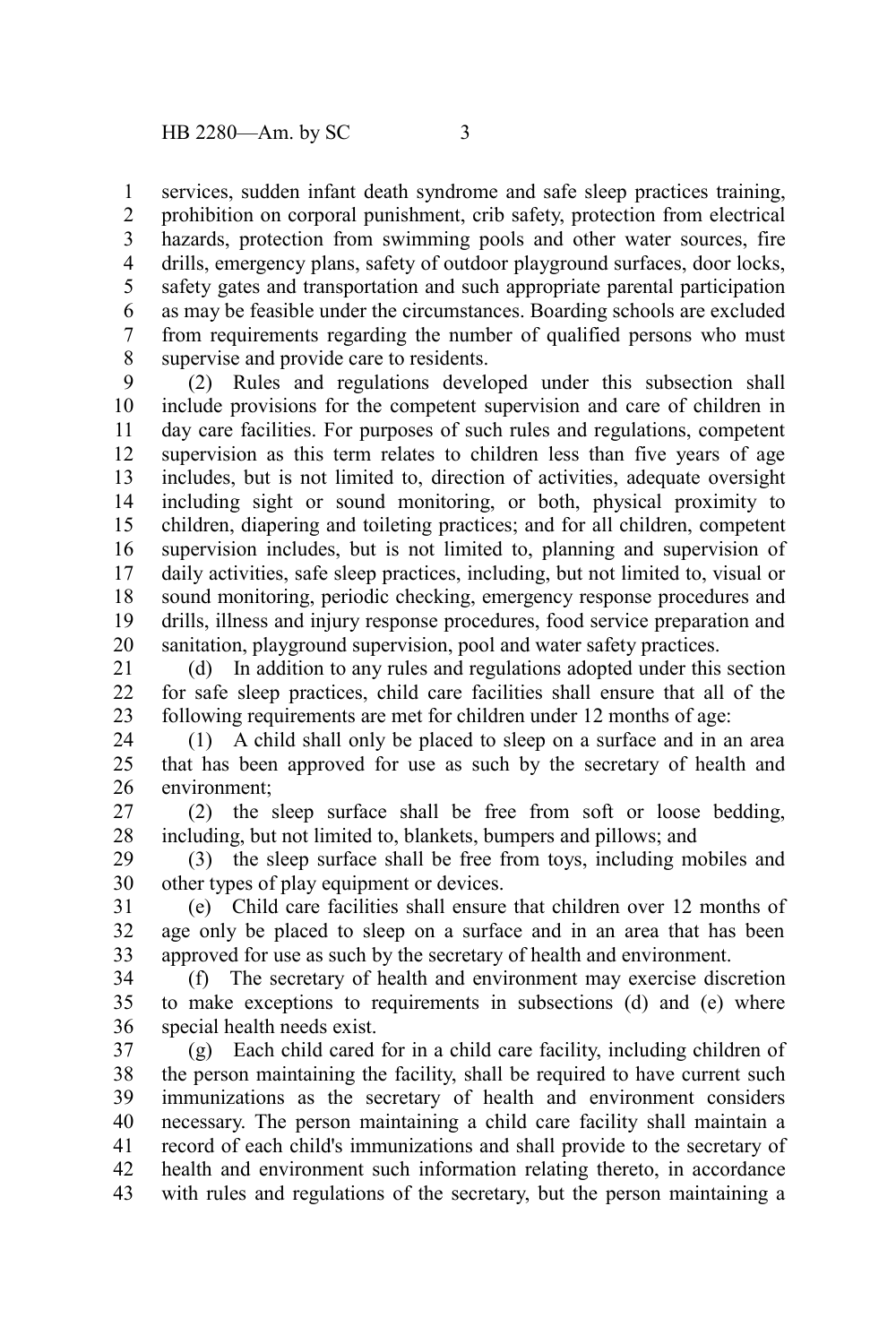child care facility shall not have such person's license revoked solely for the failure to have or to maintain the immunization records required by this subsection. 1  $\mathcal{L}$ 3

(h) The immunization requirement of subsection (g) shall not apply if one of the following is obtained: 4 5

(1) Certification from a licensed physician stating that the physical condition of the child is such that immunization would endanger the child's life or health; or 6 7 8

(2) a written statement signed by a parent or guardian that *the requirement would violate sincerely held religious beliefs of* the parent or guardian is an adherent of a religious denomination whose teachings are opposed to immunizations. 9 10 11 12

*(i) The person maintaining a child care facility shall grant an exemption requested in accordance with subsection (h) based on sincerely held religious beliefs without inquiring into the sincerity of the request.* 13 14 15

*(j) As used in this section, "religious beliefs" includes, but is not limited to, theistic and non-theistic moral and ethical beliefs as to what is right and wrong that are sincerely held with the strength of traditional religious views.* 16 17 18 19

Sec. 3. K.S.A. 2021 Supp. 65-1637 is hereby amended to read as follows: 65-1637. (a) The pharmacist shall exercise professional judgment regarding the accuracy, validity and authenticity of any prescription order consistent with federal and state laws and rules and regulations. Except as provided in K.S.A. 65-1635(e), and amendments thereto, and as may otherwise be provided by law, a pharmacist shall not dispense a prescription drug if the pharmacist, in the exercise of professional judgment, determines that the prescription is not a valid prescription order. 20 21 22 23 24 25 26 27

(b) The prescriber may authorize an agent to transmit to the pharmacy a prescription order orally, by facsimile transmission or by electronic transmission, provided that the first and last names of the transmitting agent are included in the order. 28 29 30 31

(c) (1) A new written or electronically prepared and transmitted prescription order shall be manually or electronically signed by the prescriber. If transmitted by the prescriber's agent, the first and last names of the transmitting agent shall be included in the order. 32 33 34 35

(2) If the prescription is for a controlled substance and is written or printed from an electronic prescription application, the prescription shall be manually signed by the prescriber prior to delivery of the prescription to the patient or prior to facsimile transmission of the prescription to the pharmacy. 36 37 38 39 40

(3) An electronically prepared prescription shall not be electronically transmitted to the pharmacy if the prescription has been printed prior to electronic transmission. An electronically prepared and transmitted 41 42 43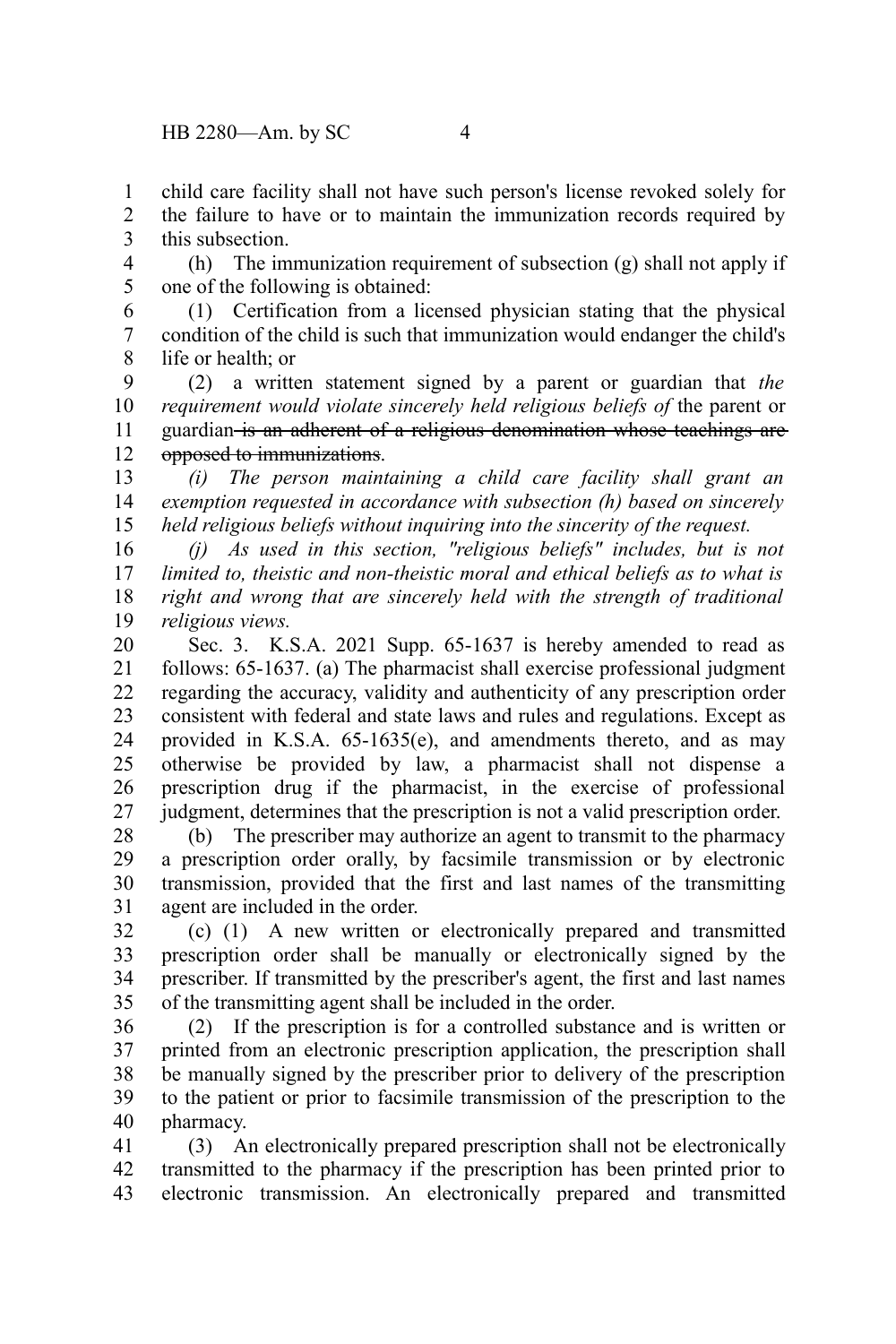prescription that is printed following electronic transmission shall be clearly labeled as a copy, not valid for dispensing. 1 2

(4) The board is hereby authorized to conduct pilot projects related to any new technology implementation when deemed necessary and practicable, except that no state moneys shall be expended for such purpose. 3 4 5 6

(d) An authorization to refill a prescription order or to renew or continue an existing drug therapy may be transmitted to a pharmacist through oral communication, in writing, by facsimile transmission or by electronic transmission initiated by or directed by the prescriber. 7 8 9 10

(1) If the transmission is completed by the prescriber's agent, and the first and last names of the transmitting agent are included in the order, the prescriber's signature is not required on the fax or alternate electronic transmission. 11 12 13 14

(2) If the refill order or renewal order differs in any manner from the original order, such as a change of the drug strength, dosage form or directions for use, the prescriber shall sign the order as provided by subsection  $(c)(1)$ . 15 16 17 18

(e) Regardless of the means of transmission to a pharmacy, a pharmacist or a pharmacist intern shall be authorized to receive a new prescription order or a refill or renewal order from a prescriber or transmitting agent. A registered pharmacy technician may receive a refill, renewal or order for continuation of therapy that contains no changes from the original prescription from a prescriber or transmitting agent if such registered pharmacy technician's supervising pharmacist has authorized that function. 19 20 21 22 23 24 25 26

(f) A refill is one or more dispensings of a prescription drug or device that results in the patient's receipt of the quantity authorized by the prescriber for a single fill as indicated on the prescription order. 27 28 29

A prescription for a schedule III, IV or V controlled substance may authorize no more than five refills within six months following the date on which the prescription is issued. 30 31 32

(g) All prescriptions shall be filled or refilled in strict conformity with any directions of the prescriber, except that: 33 34

(1) A pharmacist who receives a prescription order for a brand name drug product may exercise brand exchange with a view toward achieving a lesser cost to the purchaser unless: 35 36 37

(A) The prescriber indicates "dispense as written" on the prescription or when communicating a prescription by oral order; 38 39

(B) the FDA has determined that a biological product is not an interchangeable biological product for the prescribed biological product; or 40 41 42

(C) the FDA has determined that a drug product of the same generic 43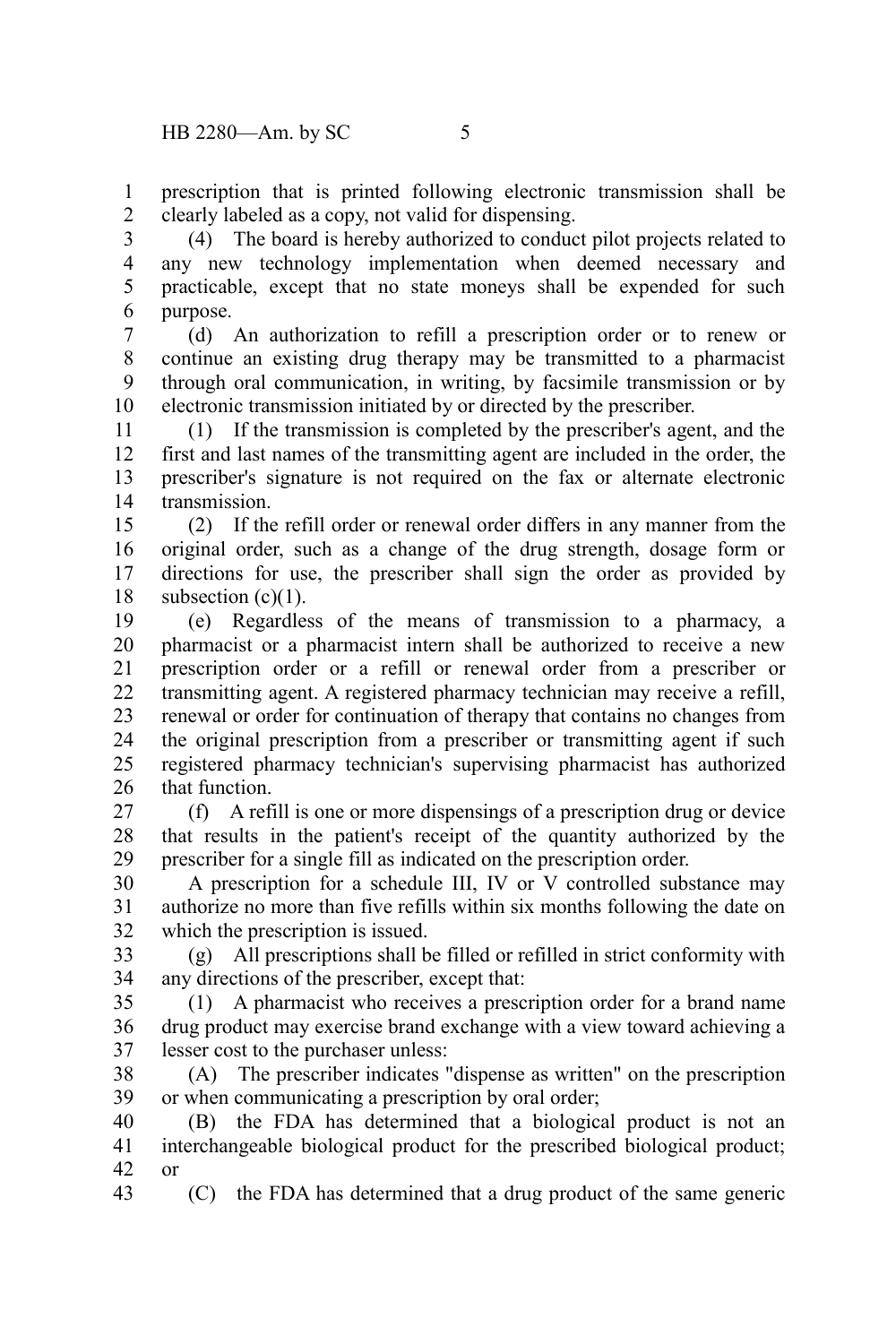name is not bioequivalent to the prescribed brand name prescription medication; 1 2

(2) a pharmacist may provide up to a three-month supply of a prescription drug that is not a controlled substance or psychotherapeutic drug when a practitioner has written a drug order to be filled with a smaller supply but included sufficient numbers of refills for a three-month supply; or 3 4 5 6 7

(3) except for a prescription for a controlled substance, a pharmacist may use professional judgment to make the following adaptations to a prescription order if a patient consents, the prescriber has not indicated "dispense as written" on the prescription, the pharmacist documents the adaptation on the patient's prescription record and the pharmacist notifies the prescriber: 8 9 10 11 12 13

(A) Change the prescribed quantity if:

(i) The prescribed quantity or package size is not commercially available; 15 16

(ii) the change in quantity is related to a change in dosage form; or

(iii) the change extends a maintenance drug for the limited quantity necessary to coordinate a patient's refills in a medication synchronization program; 18 19 20

(B) change the prescribed dosage form, strength or directions for use if it is in the best interest of the patient and the change achieves the intent of the prescriber; or 21 22 23

(C) complete missing information on the prescription order if there is evidence to support the change. 24 25

(h) A pharmacist who selects an interchangeable biological product shall inform the patient or the patient's representative that an interchangeable biological product has been substituted for the prescribed biological product. 26 27 28 29

(i) If a prescription order contains a statement that during any particular time the prescription may be refilled at will, there shall be no limitation as to the number of times that such prescription may be refilled, except that it may not be refilled after the expiration of the time specified or one year after the prescription was originally issued, whichever occurs first. 30 31 32 33 34 35

(j) Prescription orders shall be recorded in writing by the pharmacist and the record so made by the pharmacist shall constitute the original prescription to be dispensed by the pharmacist. This record, if telephoned by other than the prescriber, shall bear the full name of the individual so telephoning. Nothing in this section shall be construed as altering or affecting in any way laws of this state or any federal act requiring a written prescription order. 36 37 38 39 40 41 42

43

14

17

(k) (1) Except as provided in paragraph (2), no prescription shall be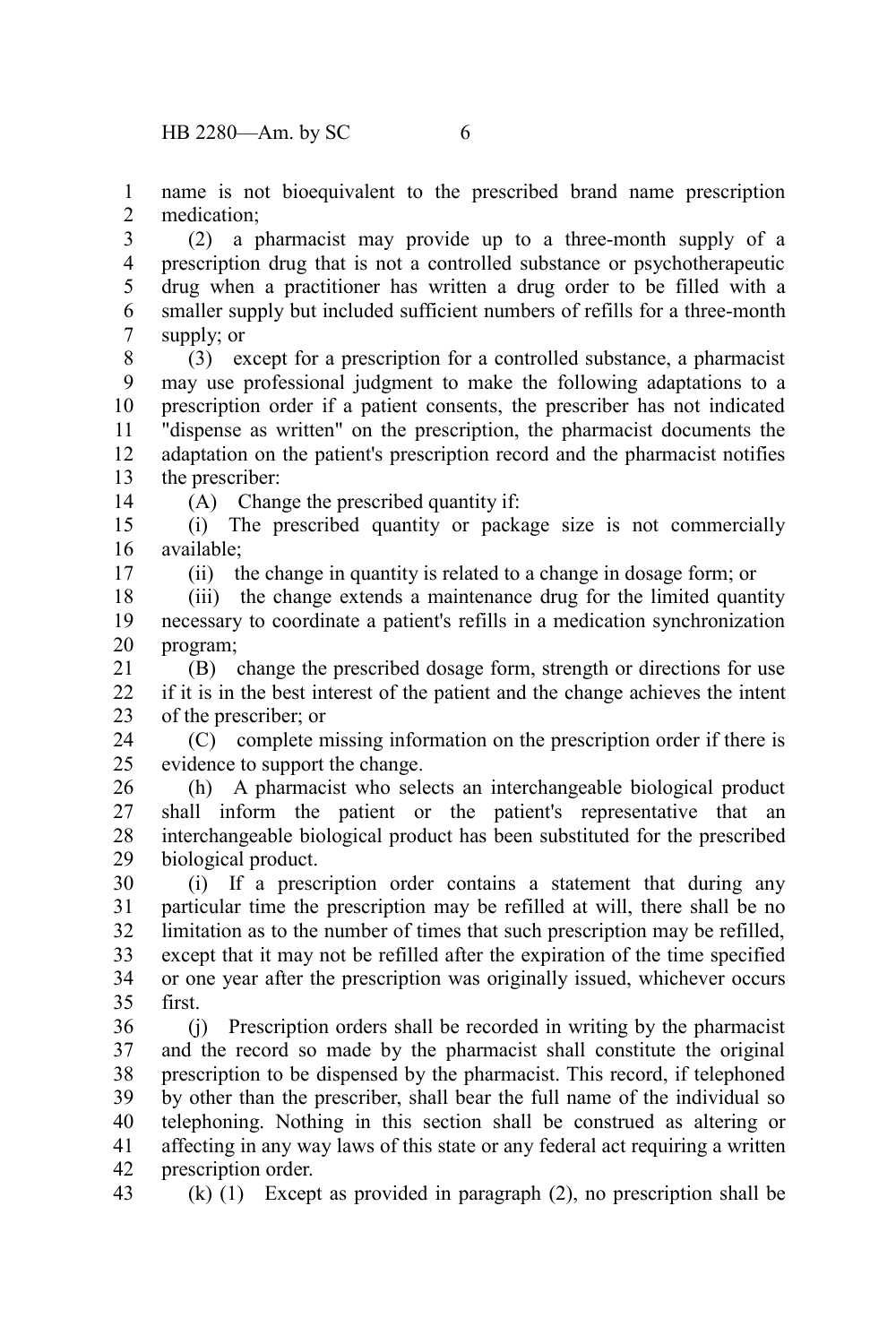refilled unless authorized by the prescriber either in the original prescription or by oral order that is reduced promptly to writing and filled by the pharmacist. 1 2 3

(2) A pharmacist may refill a prescription order issued on or after the effective date of this act for any prescription drug, except a drug listed on schedule II of the uniform controlled substances act or a narcotic drug listed on any schedule of the uniform controlled substances act, without the prescriber's authorization when all reasonable efforts to contact the prescriber have failed and when, in the pharmacist's professional judgment, continuation of the medication is necessary for the patient's health, safety and welfare. Such prescription refill shall only be in an amount judged by the pharmacist to be sufficient to maintain the patient until the prescriber can be contacted, but in no event shall a refill under this paragraph be more than a 30-day supply or one package of the drug. However, if the prescriber states on a prescription that there shall be no emergency refilling of that prescription, then the pharmacist shall not dispense any emergency medication pursuant to that prescription. A pharmacist who refills a prescription order under this paragraph shall contact the prescriber of the prescription order on the next business day subsequent to the refill or as soon thereafter as possible. No pharmacist shall be required to refill any prescription order under this paragraph. A prescriber shall not be subject to liability for any damages resulting from the refilling of a prescription order by a pharmacist under this paragraph unless such damages are occasioned by the gross negligence or willful or wanton acts or omissions by the prescriber. 4 5 6 7 8 9 10 11 12 13 14 15 16 17 18 19 20 21 22 23 24 25

(l) If any prescription order contains a provision that the prescription may be refilled a specific number of times within or during any particular period, such prescription shall not be refilled except in strict conformity with such requirements. 26 27 28 29

(m) Any pharmacist who exercises brand exchange and dispenses a less expensive drug product shall not charge the purchaser more than the regular and customary retail price for the dispensed drug. 30 31 32

(n) Except as provided in K.S.A. 65-1635(e), and amendments thereto, and as may otherwise be provided by law, nothing contained in this section shall be construed as preventing a pharmacist from refusing to fill or refill any prescription if, in the pharmacist's professional judgment and discretion, such pharmacist is of the opinion that it should not be filled or refilled*, unless such prescription is being used to treat or prevent a COVID-19 infection refusal to fill or refill such prescription is based solely on a known or assumed diagnosis of a COVID-19 infection or its* 33 34 35 36 37 38 39 40

*prophylactic treatment*. 41

(o) Within five business days following the dispensing of a biological product, the dispensing pharmacist or the pharmacist's designee shall make 42 43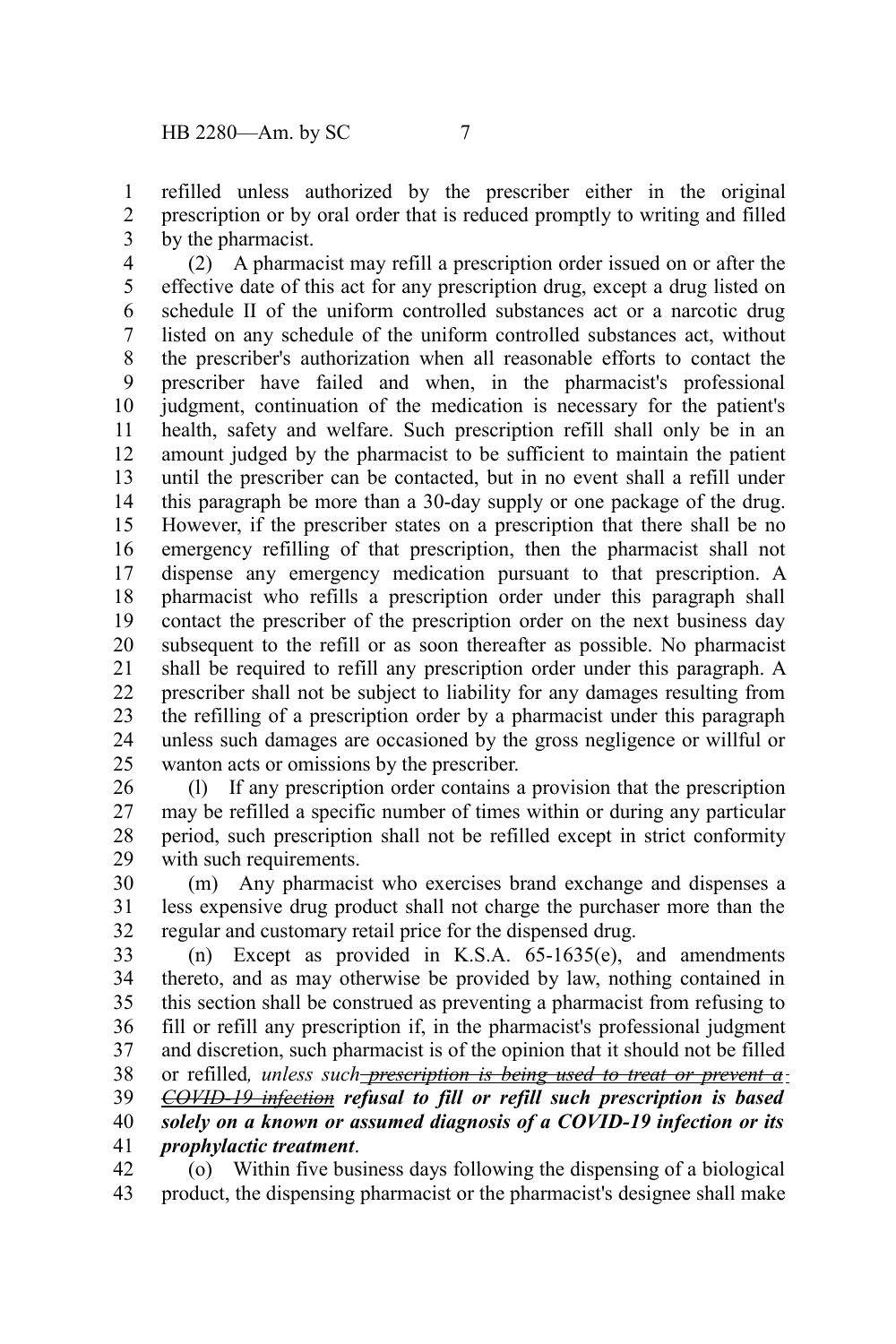an entry of the specific product provided to the patient, including the name of the product and the manufacturer. The communication shall be conveyed by making an entry that is electronically accessible to the prescriber through: 1 2 3 4

5 6

7 8 (1) An interoperable electronic medical records system;

(2) an electronic prescribing technology;

- (3) a pharmacy benefits management system; or
- (4) a pharmacy record.

(p) Entry into an electronic records system as described in subsection (o) shall be presumed to provide notice to the prescriber. Otherwise, the pharmacist shall communicate the biological product dispensed to the prescriber using facsimile, telephone, electronic transmission or other prevailing means, provided that communication shall not be required where: 9 10 11 12 13 14

(1) There is no FDA-approved interchangeable biological product for the product prescribed; or 15 16

(2) a refill prescription is not changed from the product dispensed on the prior filling of the prescription. 17 18

(q) A pharmacist shall maintain a record of any biological product dispensed for at least five years. 19 20

(r) The board shall maintain a link on its website to the current lists of all biological products that the FDA has determined to be interchangeable biological products. 21  $22$ 23

Sec. 4. K.S.A. 72-6262 is hereby amended to read as follows: 72- 6262. (a) In each school year, every pupil *student* enrolling or enrolled in any school for the first time in this state, and each child enrolling or enrolled for the first time in a preschool or day care program operated by a school, and such other-pupils *students* as may be designated by the secretary, prior to admission to and attendance at school, shall present to the appropriate school board certification from a physician or local health department that the pupil *student* has received such tests and inoculations as are deemed necessary by the secretary by such means as are approved by the secretary. Pupils *Students* who have not completed the required inoculations may enroll or remain enrolled while completing the required inoculations if a physician or local health department certifies that the pupil *student* has received the most recent appropriate inoculations in all required series. Failure to timely complete all required series shall be deemed non-compliance. 24 25 26 27 28 29 30 31 32 33 34 35 36 37 38

(b) As an alternative to the certification required under subsection (a), a pupil *student* shall present: 39 40

(1) An annual written statement signed by a licensed physician stating the physical condition of the child to be such that the tests or inoculations would seriously endanger the life or health of the child,*;* or 41 42 43